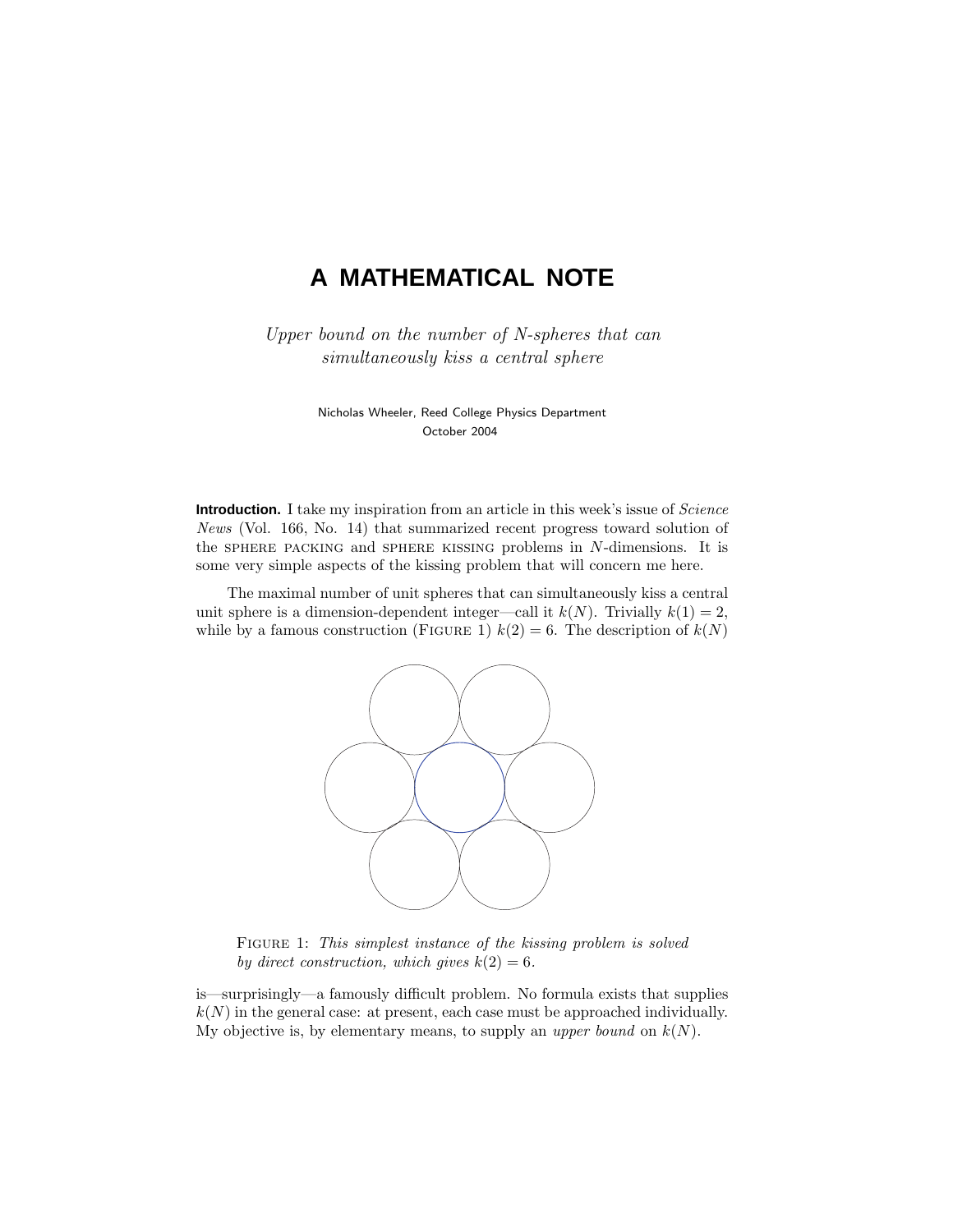#### **2 A mathematical note**



Figure 2: Figure used to demonstrate that a kissing circle subtends a central angle of  $60^\circ$ .

**1. Analytical aspects of the case N= 2.** We ask: What central angle  $\sigma$  is subtended by a kissing circle? From FIGURE 2 is becomes obvious that

$$
\sigma = 2\alpha \quad \text{with} \quad \alpha = \arcsin\frac{1}{2} = \frac{1}{6}\pi \tag{1}
$$

which supplies

$$
\sigma = \frac{2\pi}{6}
$$

and from this information we recover  $k(2) = 6$ .

**2. The case N= 3.** The first thing to notice about FIGURE 3 is that in cross section it reproduces FIGURE 2. Our problem therefore is to compute the area of a spherical cap with the same central semi-angle  $\alpha$  as before. The calculation (see FIGURE 4) is elementary

spherical cap area 
$$
C_3(\alpha; r) = \int_0^{\alpha} 2\pi r \sin \theta \cdot r d\theta
$$
  
=  $2\pi r^2 (1 - \cos \alpha)$  (2.1)

As a check, we have

total surface area 
$$
S_3(r) = C_3(\pi; r) = 4\pi r^2
$$
 (2.2)

whence

volume 
$$
V_3(r) = \int_0^r S_3(\rho) d\rho = \frac{4}{3}\pi r^3
$$
 (2.3)

The relevant implication is that

$$
\frac{S_3(r)}{C_3(\frac{\pi}{6};r)} = \frac{4}{2-\sqrt{3}} = 14.9282
$$

from which we conclude that

$$
k(3) \leqslant 14\tag{3}
$$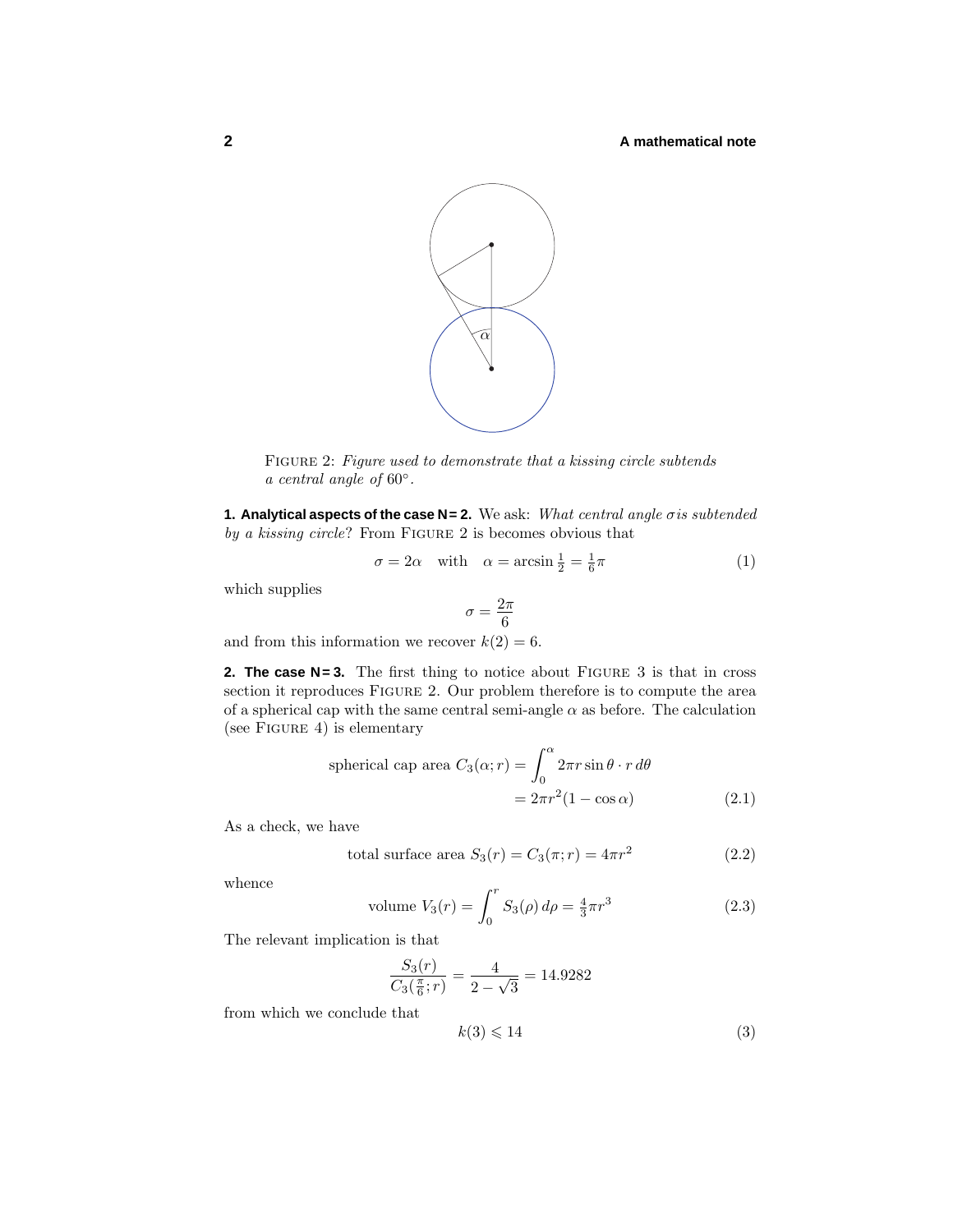

FIGURE 3: In three dimensions the problem is to discover what fraction of the spherical surface is taken up by the cap.



Figure 4: Figure used to compute the area of a spherical cap in the 3-dimensional case.

**3. Hyperspherical essentials.** Standardly, one writes

$$
\int_{-\infty}^{+\infty} \int_{-\infty}^{+\infty} e^{-(x^2+y^2)} dx dy = \left[ \int_{-\infty}^{+\infty} e^{-x^2} dx \right]^2 = \int_0^{\infty} e^{-r^2} 2\pi r dr
$$

$$
= \pi \int_0^{\infty} e^{-u} du
$$

$$
= \pi
$$

to arrive at the statement

$$
\int_{-\infty}^{+\infty} e^{-x^2} \, dx = \sqrt{\pi}
$$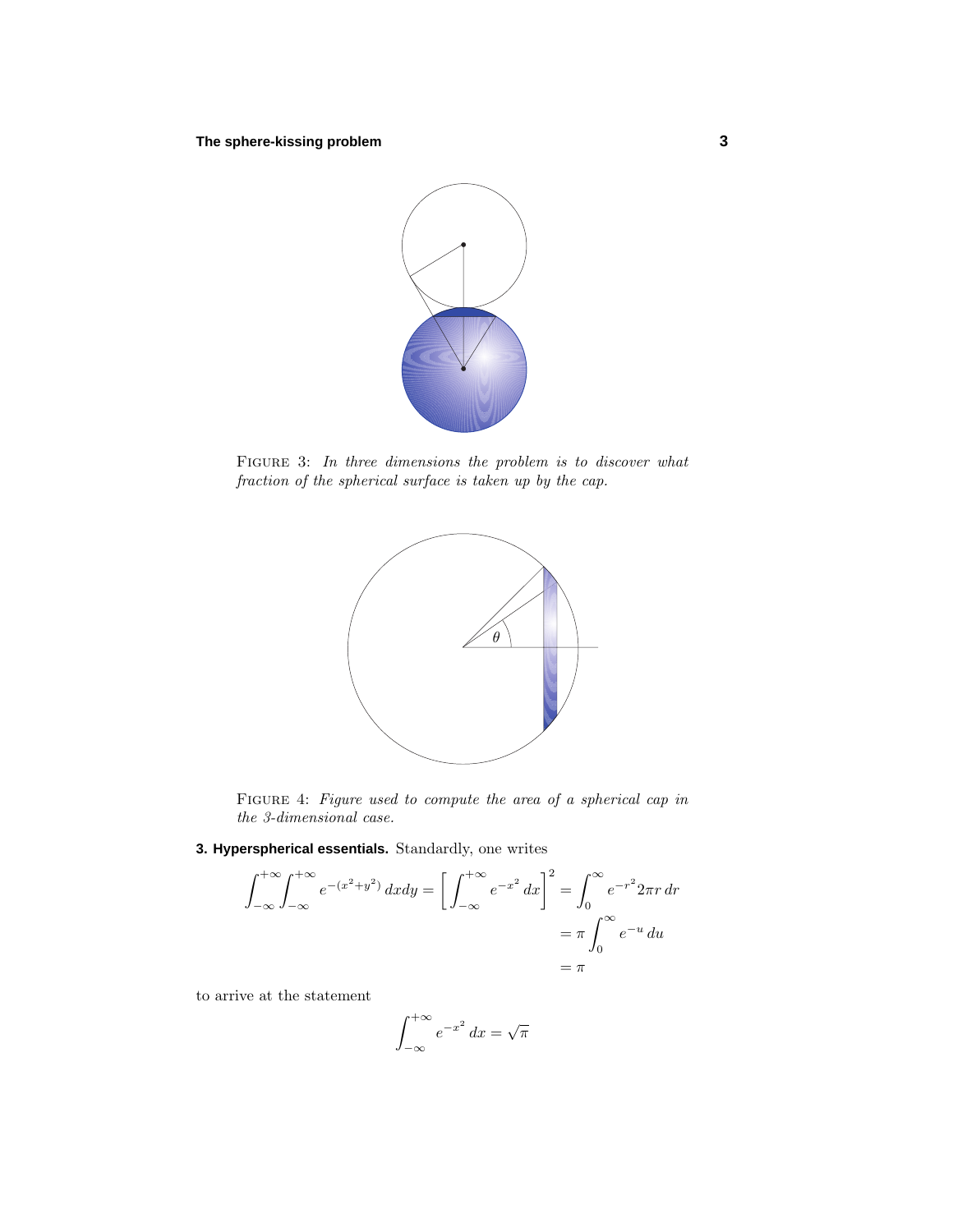#### **4 A mathematical note**

basic to the theory of Gaussian integration. Standing that procedure on its head, we have

$$
\int \cdots \int_{-\infty}^{+\infty} e^{-(x_1^2 + x_2^2 + \cdots + x_N^2)} dx_1 dx_2 \cdots dx_N = \int_0^{\infty} e^{-r^2} 8_N r^{N-1} dr
$$
  
=  $8_N \cdot \frac{1}{2} \Gamma(\frac{N}{2})$ 

giving

$$
S_N(r) = S_N \cdot r^{N-1}
$$
  
=  $\frac{\sqrt{\pi^N}}{\frac{1}{2} \Gamma(\frac{N}{2})} r^{N-1}$   
= surface area of an *N*-sphere (4.1)

and

$$
V_N(r) = \frac{\sqrt{\pi^N}}{N \cdot \frac{1}{2} \Gamma\left(\frac{N}{2}\right)} r^N
$$
  
= volume of an *N*-sphere (4.2)

**4. The general case.** Proceeding in mimicry of  $(2.1)$ , which can be written

$$
C_3(\alpha; r) = \int_0^\alpha S_2(r \sin \theta) \cdot r d\theta
$$

we expect to have

$$
C_N(\alpha; r) = \int_0^\alpha S_{N-1}(r\sin\theta) \cdot r d\theta \tag{5}
$$

As a check we look to some low-order cases

$$
C_2(\alpha; r) = 2r\alpha
$$
  
\n
$$
C_3(\alpha; r) = 2\pi r^2 (1 - \cos \alpha)
$$
  
\n
$$
C_4(\alpha; r) = 4\pi r^3 (\frac{1}{2}\alpha - \frac{1}{4}\sin 2\alpha)
$$
  
\n
$$
C_5(\alpha; r) = 2\pi^2 r^4 (\frac{2}{3} - \frac{3}{4}\cos \alpha + \frac{1}{12}\cos 3\alpha)
$$
  
\n
$$
C_6(\alpha; r) = 8\pi^2 r^5 (\frac{1}{8}\alpha - \frac{1}{12}\cos 2\alpha + \frac{1}{96}\cos 4\alpha)
$$
  
\n
$$
\vdots
$$

and verify that in all those cases (and all others that I have asked *Mathematica* to check)

$$
C_N(\pi, r) = S_N(r)
$$

which is to say: full cap = entire surface.

We are placed thus in position to assert that

$$
k(N) \leqslant \frac{S_N(r)}{C_N(\frac{\pi}{6}, r)}\tag{6}
$$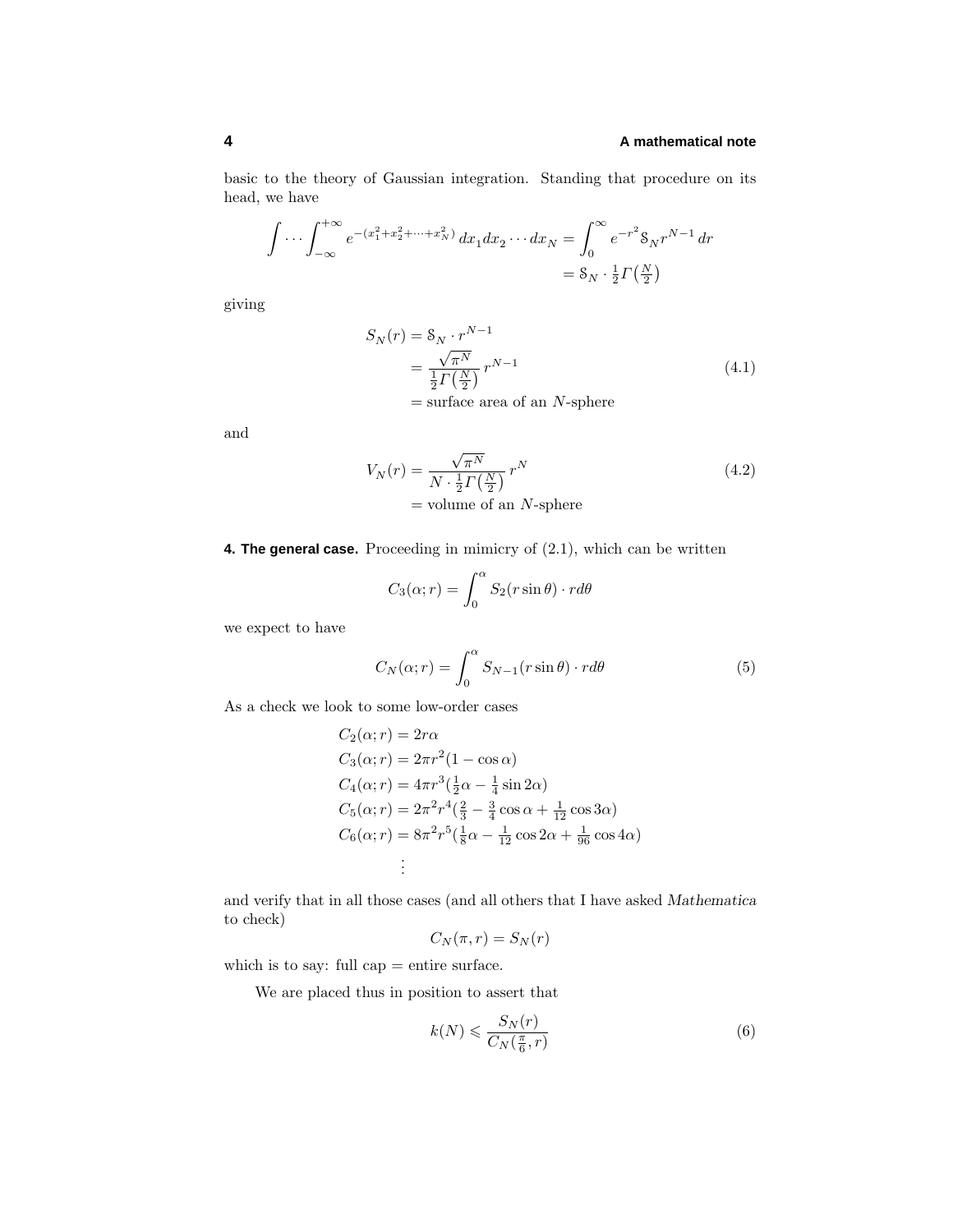# **The sphere-kissing problem 5**

from which the  $r$  factors cancel, and on which basis I have constructed the following table:  $k(2) < \epsilon$ 

$$
k(2) \leq 6
$$
  
\n
$$
k(3) \leq 14
$$
  
\n
$$
k(4) \leq 34
$$
  
\n
$$
k(5) \leq 77
$$
  
\n
$$
k(6) \leq 170
$$
  
\n
$$
k(7) \leq 368
$$
  
\n
$$
k(8) \leq 788
$$
  
\n
$$
k(9) \leq 1673
$$
  
\n
$$
k(10) \leq 3527
$$
  
\n:  
\n:  
\n
$$
k(24) \leq 89,437,026
$$
  
\n:  
\n:

It seems a little surprising that so much kissing goes (or could go) on in high dimension, since the hypervolume  $V_N(1)$  (whence also the hypersurface area) is well known to approach zero as  $N \uparrow \infty$ :

$$
V_2(1) = 3.1415
$$
  
\n
$$
V_3(1) = 4.1888
$$
  
\n
$$
V_4(1) = 4.9348
$$
  
\n
$$
V_5(1) = 5.2638
$$
  
\n
$$
V_6(1) = 5.1677
$$
  
\n
$$
V_7(1) = 4.7248
$$
  
\n
$$
V_8(1) = 4.0587
$$
  
\n
$$
V_9(1) = 3.2985
$$
  
\n
$$
V_{10}(1) = 2.5502
$$
  
\n:  
\n:  
\n
$$
V_{24}(1) = 0.0019
$$
  
\n:  
\n:

**5. Asymptotic approximation.** At (6) we achieved a result that can be spelled out √

$$
\begin{aligned} k(N) &\leqslant \frac{\sqrt{\pi^N}}{\frac{1}{2}\varGamma\left(\frac{N}{2}\right)} \cdot \left[ \frac{\sqrt{\pi^{N-1}}}{\frac{1}{2}\varGamma\left(\frac{N-1}{2}\right)} \int_0^{\frac{1}{6}\pi} \sin^{N-2}\theta\,d\theta \right]^{-1} \\ &= \sqrt{\pi}\,\frac{\varGamma\left(\frac{N-1}{2}\right)/\varGamma\left(\frac{N}{2}\right)}{\frac{1}{(N-1)2^{N-1}}\,\text{Hypergeometric2F1}[\,\frac{1}{2},\frac{N-1}{2},\frac{N+1}{2},\frac{1}{4}\,]}\end{aligned}
$$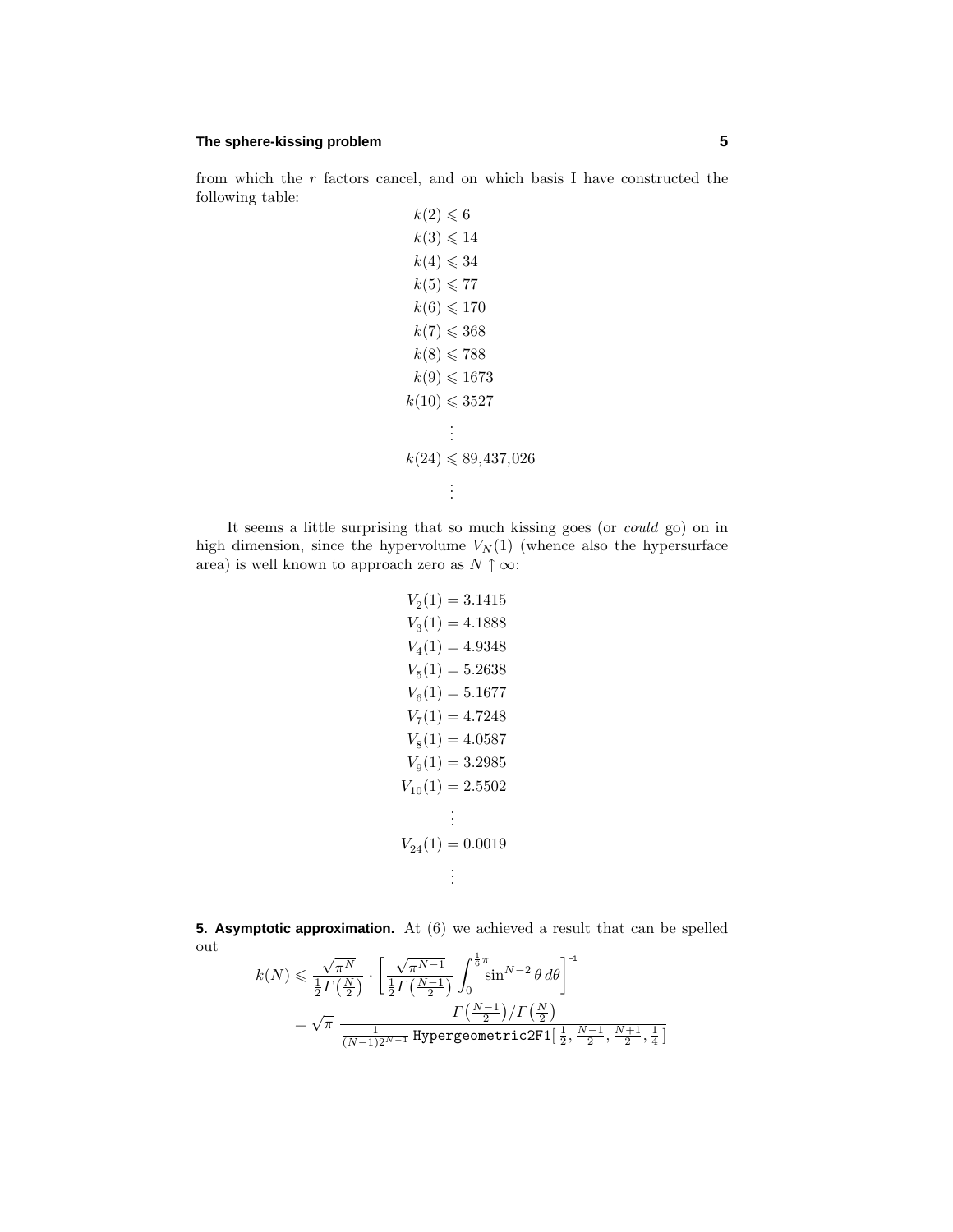#### **6 A mathematical note**

In Stirling approximation

$$
\Gamma(z) \sim \sqrt{2\pi/z} \ (z/e)^z
$$

which gives

$$
\sqrt{\pi}(N-1)2^{N-1}\Gamma(\frac{N-1}{2})/\Gamma(\frac{N}{2}) \sim 2^N \sqrt{\frac{1}{2}N\pi e \left(1 - \frac{1}{N}\right)^N}
$$
  
 $\sim 2^N \sqrt{\frac{1}{2}N\pi}$ 

Discussion of the asymptotics of  $k(N)$  hinges, therefore, on the asymptotics of  $2F_1(a, b; c; z)$ , but this is an intricate business<sup>1</sup> into which—for a reason that will soon emerge—I have no strong motivation to enter.

**6. Discussion.** My results are certainly not new, and are of little interest in themselves, but acquire some interest for the surprising light that they cast on what is presently known about the kissing problem.

Fairly recent scholarship has dredged from the papers of David Gregory  $(1659-1708)$  the information that it was on 4 May  $1694$  that Gregory and Isaac Newton  $(1642-1725)$ , while considering an astronomical problem, fell into a discussion of  $k(3)$ . Newton asserted—on what grounds? Had he looked into the matter experimentally? Or was he simply repeating an assertion made by Kepler in his Six-cornered Snow?—that  $k(3) = 12$ , while Gregory was of the opinion that perhaps  $k(3) = 13$  (which itself seems pretty remarkable, since our  $k(3) \leq 14$  leads one to ask how Gregory came to be smart enough to be so conservative). The point at issue came to be known as "Newton's thirteen spheres problem" (why thirteen? Perhaps Newton counted the central sphere, on grounds that the kissee shouldbe reckonedamong the kissers: to be kissed is to kiss).

Not until  $1874$  was the value of  $k(3)$  definitely established. And not until the early 1950s did the kissing problem begin to attract lively attention an attention that was invigorated by the realization soon thereafter that the problem had direct relevance to the design of codes for the efficient tranmission and storage of information, and to the numerical evaluation of N-dimensional integrals. Upper bounds much more efficient than mine were devised by H. S. M. Coxeter in 1963 and by P. Delsarte in 1972: both supply  $k(3) \leq 13$ .

By the 1980s it had been established that

|  | $k(3) = 12$ : compare my $k(3) \leq 14$               |
|--|-------------------------------------------------------|
|  | $k(4) = 24$ : compare my $k(4) \leq 34$               |
|  | $k(8) = 240$ : compare my $k(8) \le 788$              |
|  | $k(24) = 196,560$ : compare my $k(24) \le 89,437,026$ |

<sup>&</sup>lt;sup>1</sup> See the reference to G. N. Watson's bessel function monograph that appears on page 11 of W. Magnus & F. Oberhettinger, Formulas  $\mathcal{C}$  Theorems for the Functions of Mathematical Physics  $(1954)$ .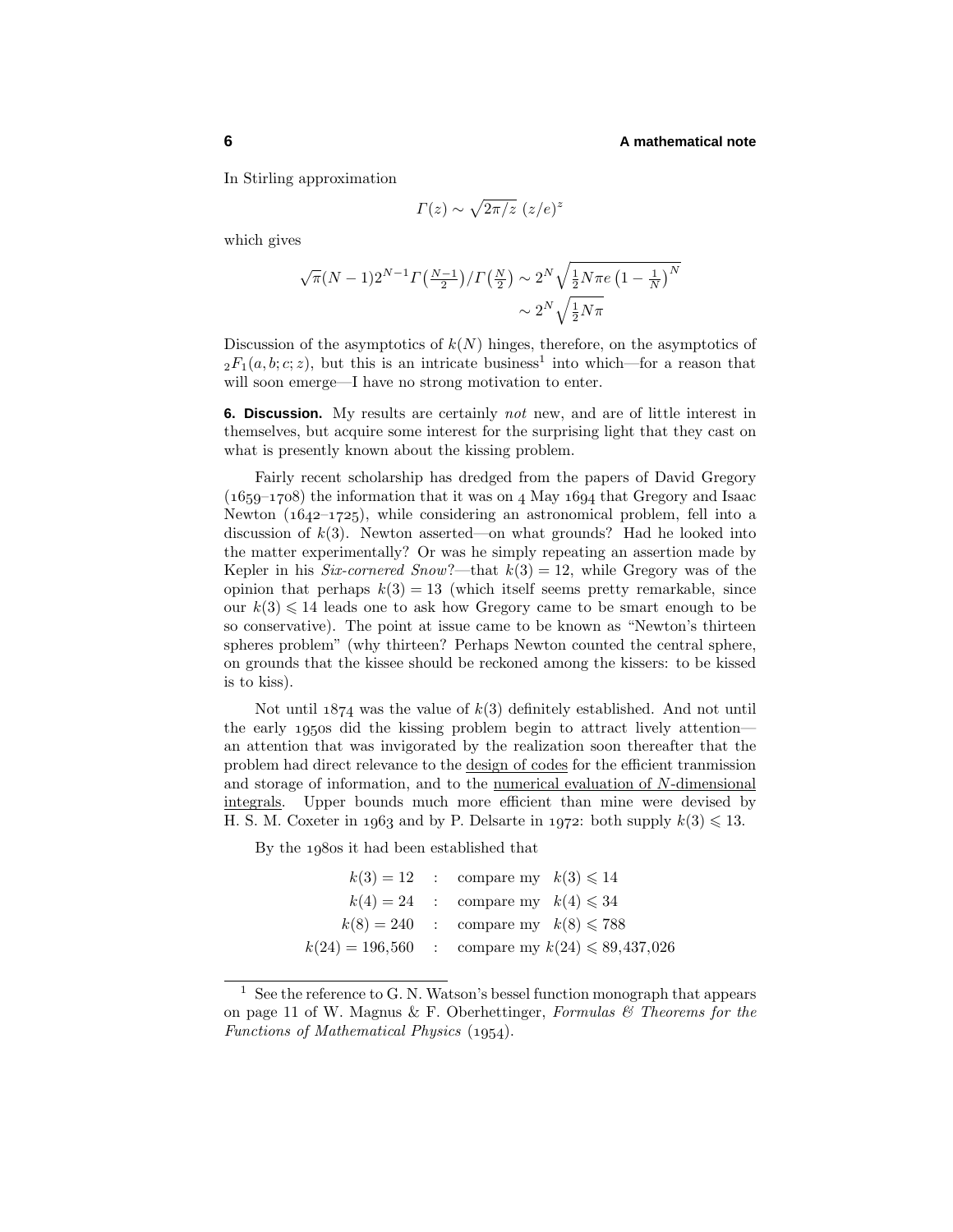#### **The sphere-kissing problem 7**

What strikes me as remarkable is not that my theoretical upper bounds so grossly over-estimate the facts of the matter but that the facts fall so far short of my estimates: a lot of space is wastedin high dimension, the population of kissers becomes loose and progressively more loose as  $N$  becomes large. The kissing problem appears to acquire its difficulty from the circumstance that its solutions are devoid of crystaline regularity, of pattern: kissing—in more than two dimensions—is a sloppy business!

Google's "sphere kissing problem" search produces a great many hits.<sup>2</sup> For an engaging introduction to the problem, see

## http://plus.maths.org/issue23/features/kissing/

A definitive source is J. H. Conway & N. J. Sloane, Sphere Packings, Lattices  $\mathscr C$  Groups (3<sup>rd</sup> edition 2004), which provides authoritative accounts not only of the mathematics but also of its applications...to coding theory, to quantum mehcanics, to string theory, etc.

Specialists in the problem report that some  $N$ -values yield much more easily to analysis than others, and that the case  $N = 24$  is in many respects "magical." My own methods are much too crude to provide any hint of that fact, though they do expose the sense in which the case  $N = 2$  is special.

**ADDENDUM:** Within brief hours of the time I distributed a copy of this material to Richard Crandall he responded, in reference to the discussion in §5, that asymptotically

$$
f(N) \equiv {}_{2}F_{1}\left(\frac{1}{2}, \frac{N-1}{2}, \frac{N+1}{2}, \frac{1}{4}\right) \sim \sqrt{\frac{4}{3}}
$$

*Mathematica* supplies  $f(0) = \sqrt{\frac{3}{4}}$ , and is happy to provide figures that are



FIGURE 5: *Graph of*  $_2F_1(\frac{1}{2}, \frac{N-1}{2}, \frac{N+1}{2}, \frac{1}{4})$ . The horizontal lines mark the values of  $\sqrt{3/4}$  and of  $\sqrt{4/3}$ .

<sup>&</sup>lt;sup>2</sup> "Kissing problem" leads, on the other hand, to a population of hits that is nearly 38 times larger, but relates to quite another issue!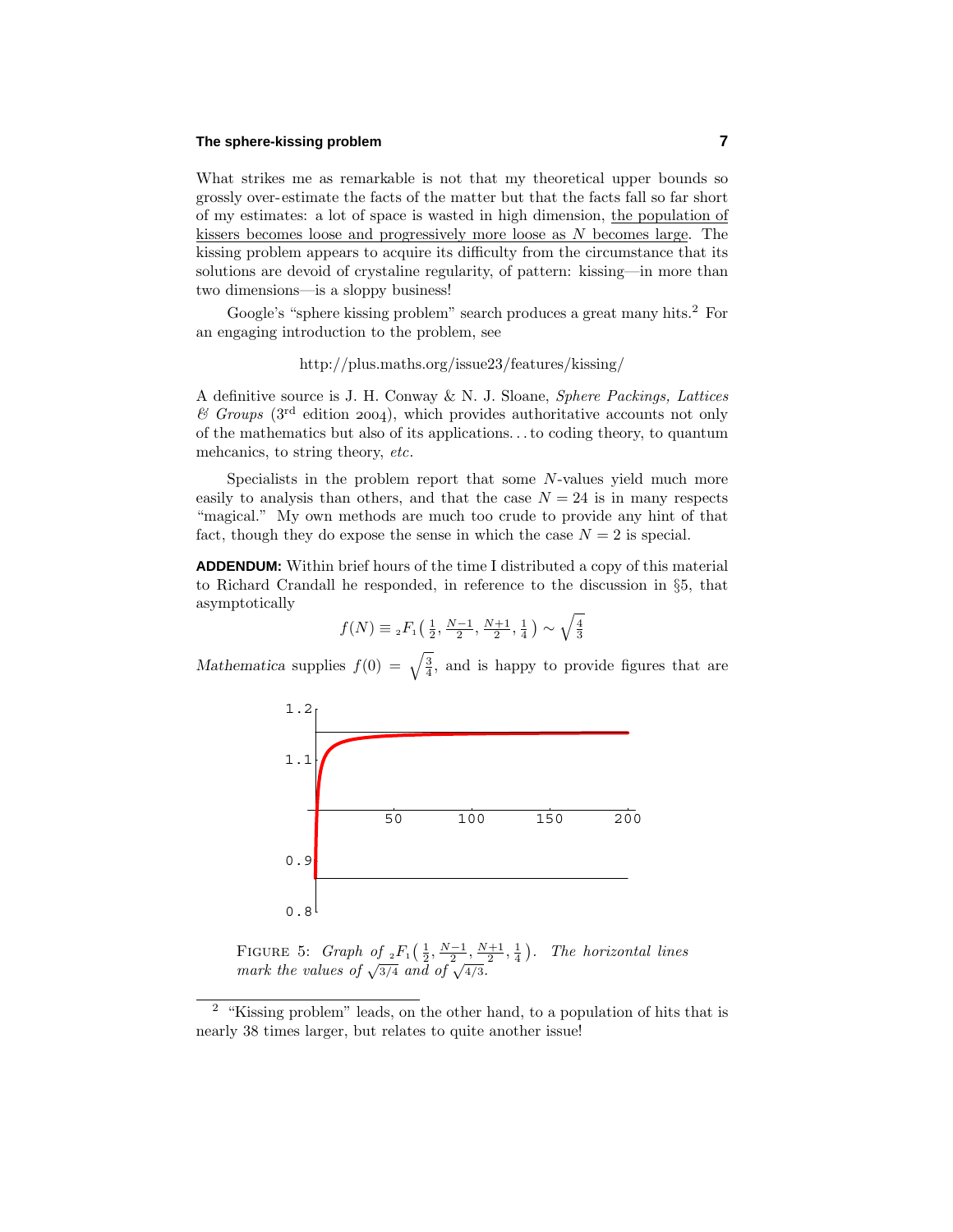consistent with Richard's assertion, but refuses to assign a value to  $f(\infty)$  or to develop  $f(N)$  in powers of  $N^{-1}$ . I asked Richard how, under those circumstances, he had proceeded. His methods, as he described them to me, are too pretty to be allowed simply to evaporate, so I record here an account of them.

By definition (Abramowitz & Stegun, **15.1.1**)

$$
_2F_1(a, b; c; z) = \sum_{n=0}^{\infty} \frac{(a)_n(b)_n}{(c)_n} \frac{z^n}{n!}
$$

where

$$
(a)0 \equiv 1
$$
  

$$
(a)n \equiv \text{Pochhammer[a,n]} = a(a+1)(a+2)\cdots(a+n-1)
$$

Truncate the series to construct  $(say)^3$ 

$$
{}_{2}\mathcal{F}_{1}(a,b;c;z) \equiv \sum_{n=0}^{40} \frac{\text{Pochhammer [a,n] Pochhammer [b,n] } z^{n}}{\text{Pochhammer [c,n] } n!}
$$

and define

$$
f(N) \equiv {}_{2}\mathcal{F}_{1}\left(\frac{1}{2}, \frac{N-1}{2}, \frac{N+1}{2}, \frac{1}{4}\right)
$$

whence

$$
g(N) \equiv f(N^{-1})
$$

Leaving  $g(N)$ —which would take many (!!) pages to write out—to reside within the computer's memory, we command Series [g[n],  $\{n, 0, 3\}$ ] and obtain

$$
g(n) = G_0 - G_1 n + G_2 n^2 - G_3 n^3 + \cdots
$$

or again

$$
f(N) = G_0 - G_1 N^{-1} + G_2 N^{-2} - G_3 N^{-3} + \cdots
$$

where

$$
G_0=\frac{421899181867037803574013790176444481874464786317}{365375409332725729550921208179070754913983135744}
$$

and where the higher-order Gs are similarly preposterous ratios. What to do with such results? Proceeding on the hunch that they are trying to tell us

$$
(a)_n \equiv \frac{\Gamma(a+n)}{\Gamma(a)}
$$

<sup>3</sup> It is my experience that *Mathematica* becomes confusedif one at this point attempts to use